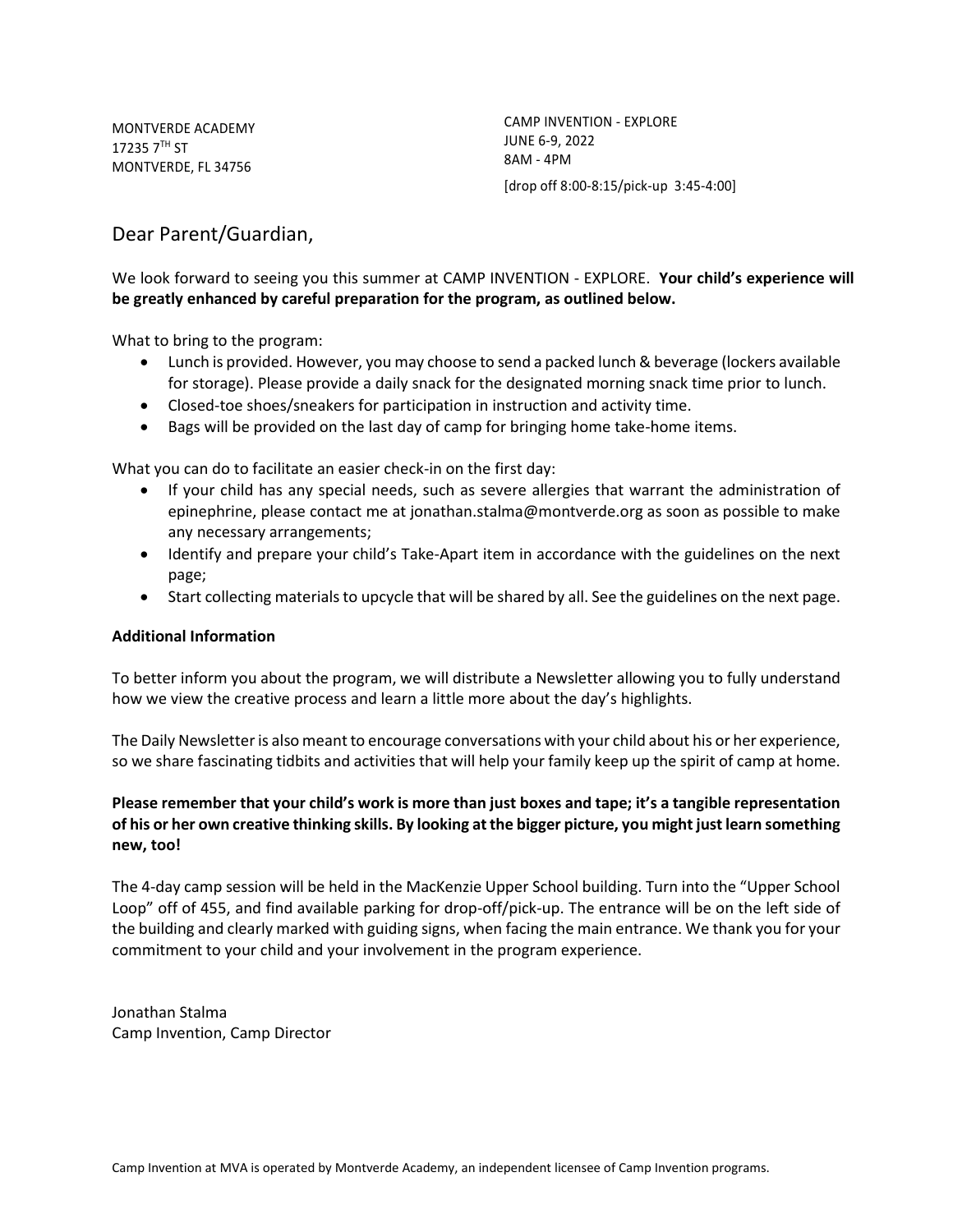## SELECTING AND PREPARING YOUR CHILD'S TAKE-APART

At Camp Invention, we want children to explore the world around them. What better way than opening up everyday items to see what's inside? How do things work? What makes things tick? Turning a screw to reveal hidden mechanisms could be a child's first realization that everything we see has hidden layers!

Over the last 25 years, Camp Invention has been featuring hands-on, reverse engineering activities for children. It's been one of the most enriching and entertaining portions of our programs. Children are asked to bring a used/broken appliance item from home so they can tinker and explore!

They will be instructed in the safe use of hand tools and then guided through the Take Apart portion, where they disassemble the appliance. In teams, the children will begin the process of creating a new invention prototype using the parts from within the item.

Why do we feel the freedom to reverse engineer is important? Research of our world's greatest innovators showed a commonality that as children, they all took apart household items, re-imagining them into new prototype concepts! Our Collegiate Inventors Competition finalists, NeoVent, used a yogurt container and duct tape to create their prototype which later became a lifesaving infant respirator used in third world countries.

In preparation for the program, help your child to acquire a broken or unusable household appliance or other mechanical device for him or her to take apart during the Take Apart module. Also, you can visit local second hand stores to find Take Apart items to bring to camp. Please refer to the items below when determining whether the appliance is appropriate. During the Take Apart module, children will work in teams to brainstorm and create.

### **It is extremely important that you prepare your child's Take Apart item by loosening any screws or components prior to the week of the program.**

Carefully unplug and cut all electrical cords and place the item in a bag clearly labeled with your child's name. Be sure to remove all other components that may potentially cause harm, including glass, blades or heating components. This will not only provide for an additional degree of safety but will allow your child more time to have fun investigating their Take Apart's inner gears and gadgets. Sending your child with safety gloves is allowed and encouraged! Please be sure that if you send safety gloves with your child that you label them with your child's name so they can be returned at the end of the program.

**\*To view a more comprehensive list of recommended Take-Apart and Recyclable Materials visit: campinvention.org/parents/resource-center.** 

**\*\*Please be advised this item will not be returned to you in working condition. Children will work in groups to disassemble their items to be used in a group project.**

#### ACCEPTABLE TAKE-APART ITEMS:

CD players, Corded Telephones, DVD Players, Tape Players, VCRs, Wind-Up Clocks

#### UNACCEPTABLE TAKE-APART ITEMS:

Cameras, Cell Phones, Irons, Laptop Computers, Microwaves, Monitors, Printers, Rotary Phones, Televisions, Toasters, Vacuums, Video Game Consoles

# IDENTIFYING AND COLLECTING ITEMS TO UPCYCLE

Help our program participants' with their prototypes by collecting upcyclable materials to use and share. These items are an important component to the prototype design process. Please refer to the listed items below when determining whether an item is acceptable or unacceptable.

### ACCEPTABLE ITEMS FOR UPCYCLING:

Beads, Buttons and Craft Supplies, Boxes (shoe, cereal, etc.), Bubble Wrap, Building Blocks, CDs, Fabric, Film Canisters, Foam Trays, Game Parts, Miscellaneous Paper (magazines, newspaper, kraft etc.), Milk/OJ Cartons/Jugs (rinsed), Oatmeal Canisters, Paper Towel Tubes, Pinwheels, Plastic Bottle Caps, Containers/Lids, Pulleys, Rubber Bands, Springs, Sporting Goods and Balls (No golf clubs or bats), Strainers, String, Washers

### UNACCEPTABLE ITEMS FOR UPCYCLING:

Batteries, Cords, Glitter, Liquids, Medicine Containers, Paint, Prescription Bottles, Soda Pop Cans, Packing Peanuts, Wire Hanger

**IMPORTANT: Please thoroughly wash out all bottles, containers, foam trays and/or any other items, as needed.**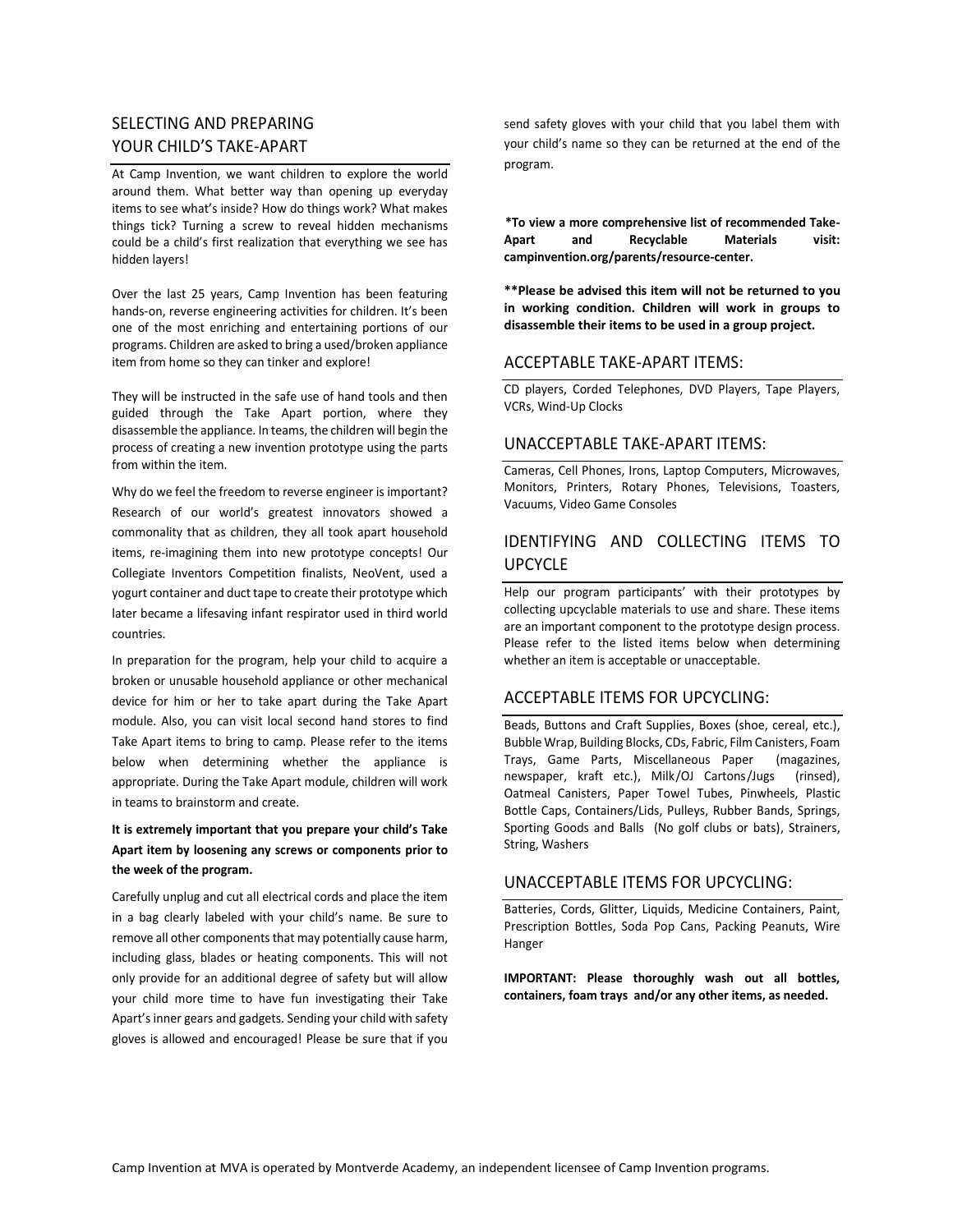## ACCEPTABLE BEHAVIOR POLICY

It is important to Montverde Academy that all campers receive a positive and rewarding experience while attending our program. In order to ensure a safe and fun environment for all, children are expected to behave in an acceptable manner and use appropriate language. ANY behavior deemed to be detrimental to or in violation of Camp Invention standards will be dealt with by the staff and/or Director. Unacceptable behavioral instances include, but are not limited to: any form of intended harm to another camper or staff member, bullying or any form of aggression.

Any situation that involves distracting other participants or disrupting camp activities will not be tolerated. It is important to remember that there are NO REFUNDS if a child is asked to leave Camp Invention due to unacceptable behavior. By paying your registration fee in full, you signify that you understand and agree to, the Acceptable Behavior Policy.

I have read and will abide by the Camp Invention rules. I understand that Camp Invention staff have the right to remove any person from the program that does not abide by these rules. If I am asked to leave, I understand that my tuition is nonrefundable.

Child Signature

Parent/Guardian Signature

### PARTICIPANT INFORMATION FORM

Child's Name

Date of Birth

Program Location

City and State

Grade Level Next Fall

Parent/Guardian Name

Street Address

City, State and Zip Code

Parent/Guardian Home Phone Number

Parent/Guardian Work Phone Number

Parent/Guardian Cell Phone Number

#### PHOTOGRAPHY RELEASE

I authorize the Montverde Academy to obtain, store and/or use (without payment) any photographs, slides and/or videotapes of my child for public relations, marketing/advertising and/or internal training purposes.

Parent/Guardian Signature

Date

#### LIABILITY WAIVER

**MUST** be signed in order for your child to participate.

I am the parent/legal guardian of ("child"). On my own behalf and as parent and guardian, I acknowledge and agree that there is the possibility of physical injury or loss associated with my Child's participation in the Camp Invention program (the "Camp Invention Program"). I hereby release, discharge Montverde Academy, its affiliated organizations, employees and associated personnel including the owners of the camp facility against any and all claims, liabilities and/or damages as a result of my Child's participation in the program, including but not limited to, any claim that the program was negligent. I further agree to defend and indemnify Montverde Academy, its affiliated organizations and employees and associated personnel if any claim is made against them by or on behalf of my Child. I understand that my Child will not be permitted to participate in the Program without my signing this Agreement.

Camp Invention at Montverde Academy is operated by Montverde Academy, an independent licensee of Camp Invention programs.

Parent/Guardian Signature

Date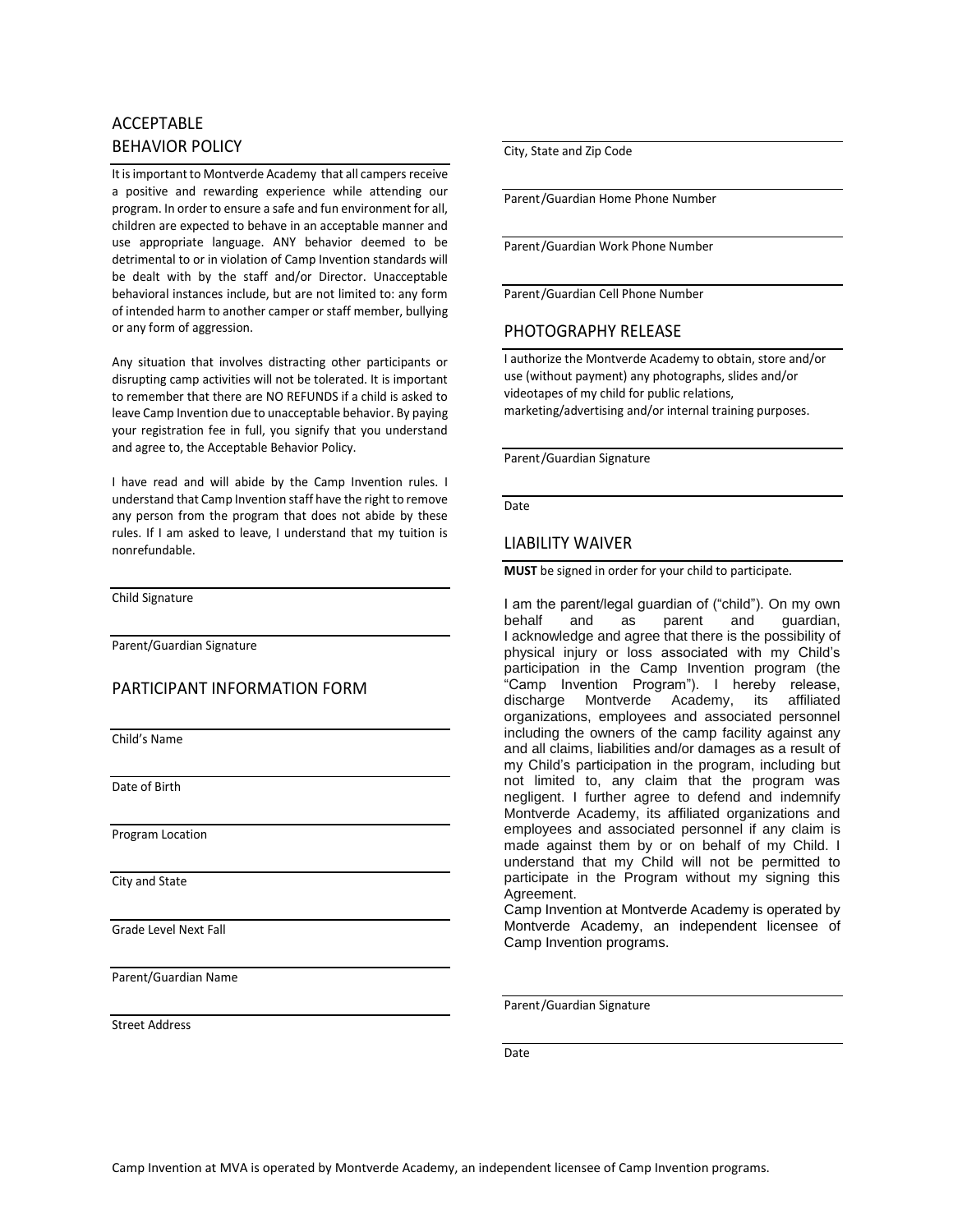## ALTERNATIVE CONTACTS/ TRANSPORTATION ARRANGEMENTS

In the event of an emergency, I authorize the following individual(s) to pick up my child from the program:

Name/Relationship

Phone Number

Name/Relationship

Phone Number

**My child may:**

☐ Walk *and/or* ☐ Ride his/her bicycle home

Parent/Guardian Signature Date

### EMERGENCY MEDICAL CONSENT

In the event that reasonable attempts to contact me and the two alternate individuals that I have designated at the phone numbers that I have provided on this form have been unsuccessful, I hereby give my consent for the administration of any treatment deemed necessary by the physician, dentist and/ or hospital, as applicable, listed below:

Preferred Physician

Phone Number

Preferred Dentist

Phone Number

Preferred Hospital

Phone Number

In the event that the designated preferred physician, dentist and/or hospital, as applicable, is not available, I hereby give my consent for the administration of any treatment deemed necessary by another licensed physician or dentist at any hospital reasonably accessible. This authorization does not cover major surgery unless the medical opinions of two other licensed physicians or dentists (as applicable), concurring in the necessity for such surgery, are obtained before surgery is performed.

Parent/Guardian Signature **Date** 

### EMERGENCY MEDICAL REFUSAL

I do not give my consent for emergency medical treatment of my child. In the event of illness or injury requiring emergency treatment, I wish the school authorities to take no action or to:

*Do not sign if Emergency Medical Consent was authorized above.*

Parent/Guardian Signature Date

PARTICIPANT MEDICAL INFORMATION

Allergies (food, medication, etc.)

Activity restrictions or precautions

List any medication child is currently taking

List any special needs, important medical history/behavior and/or accommodations that can be made to make your child's experience more successful

□ My child is carrying an inhaler and is authorized to selfadminister as needed. (Physician's order has been completed at the bottom of this form.)

 $\Box$  My child is attending with an epinephrine syringe to be administered in the event of a severe allergic reaction.

**IMPORTANT:** Epinephrine administration authorization forms must be completed by parents and the physician, and the Director must be trained in the administration of the epinephrine syringe prior to the start date of the program.

*Continued on next page…*